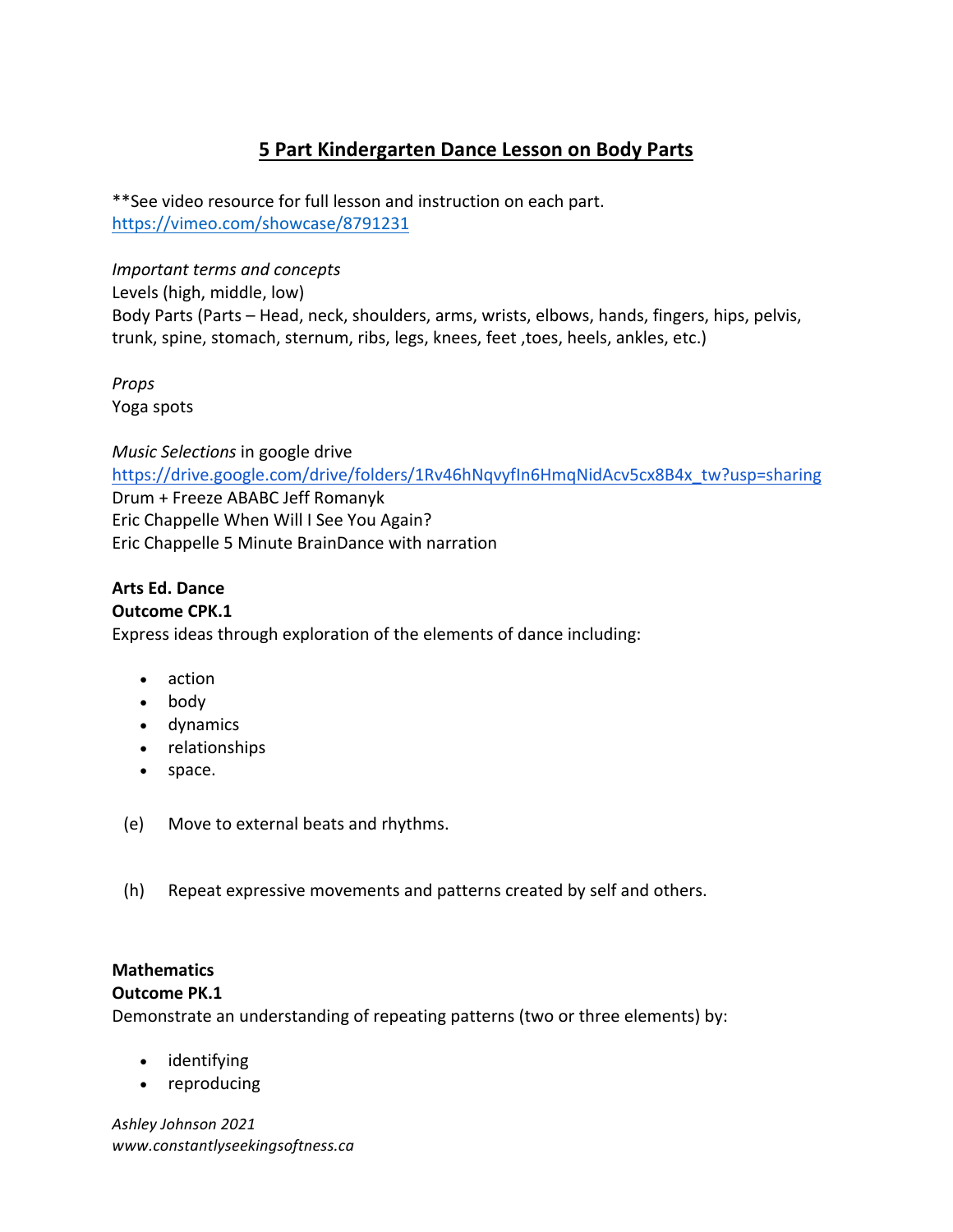- extending
- creating

patterns using manipulatives, sounds, and actions.

- **(b)** Copy a repeating pattern (e.g., action, sound, colour, size, shape, or orientation) and describe the pattern.
- **(d)** Create a repeating pattern, using manipulatives, musical instruments, or actions and describe the pattern.

#### **1. Warm up** – Brain Dance

*Music: Eric Chappelle When Will I See You Again? Or 5 Minute BrainDance with Narraration* 

\*\*see pages  $70 - 81$  for BrainDance explanation and variations

- 1. Breath  $-$  tummy and back breathing
- 2. Tactile  $-$  Pat the arms, brush the legs, tap the head, squeeze the fingers
- 3. Core distal Reaching out to fingertips and toes and curling into belly button
- 4. Head/tail  $-$  curl forward/back. Wag and shake.
- 5. Upper/lower  $-$  Kick my legs and reach my hands
- 6. Body side  $-$  Dance one side
- 7. Cross lateral Cross forward and back
- 8. Vestibular  $-$  spin 5 seconds, breath away the dizzies.

*Reflection*: Can you show me your favorite BD action?

#### **2. Exploring the concept** – ABABC dance

*Music: Piano + Freeze ABABC* or *Drum + Freeze ABABC* A - Figure of 8 on levels with spots Freeze high shape B - General space walking figure of 8 Freeze low shape  $A$  – Figure of 8 on levels Freeze high shape  $B$  – walking 8 Freeze low shape  $C$  – Figure of 8 with different body part

#### 3 – **Skill development** – Head and Shoulders Knees and Toes reversal

Forwards and backwards (saying head but touching feet)

*Ashley Johnson 2021 www.constantlyseekingsoftness.ca*